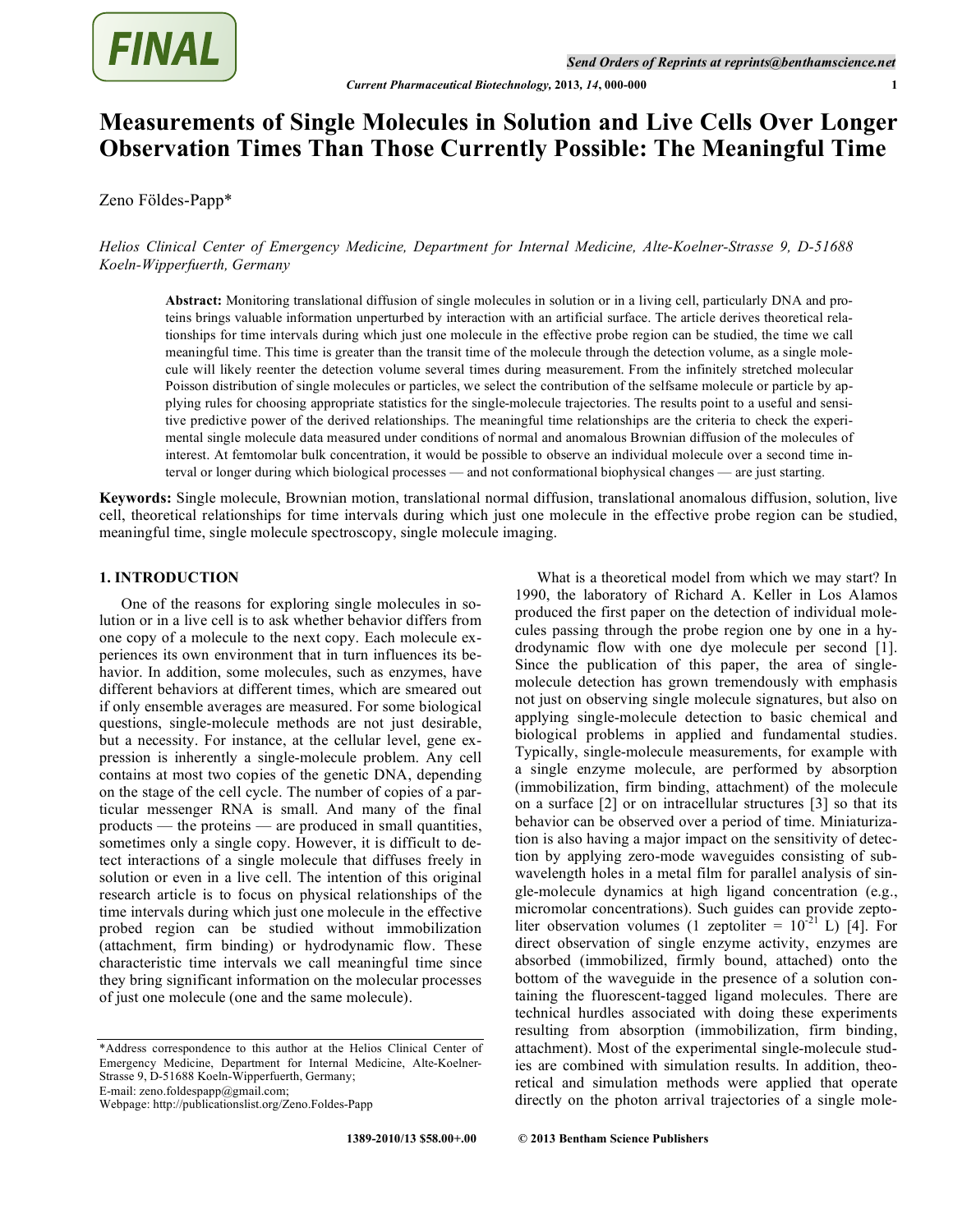cule by evaluating a likelihood function without having to average over many molecules.

 In the case of single molecules freely diffusing through a solution, Brownian motion causes these molecules to be randomly transported through small (e.g., femtoliter-sized) sampling volumes in three dimensions or in two dimensions (cell membrane). Translational normal diffusion in solution or translational anomalous diffusion in a live cell allows us to monitor molecules that are not immobilized or attached (firmly bound) to subcellular structures. As modeling of reentries is the primary purpose of this paper, the physical distinction of cases of meaningful and non-meaningful reentries was first made in ref. [5]. For example, if the measuring signal indicates that a molecule diffuses out of the observation volume  $\Delta V$  and right back in, it is still likely the same molecule. The number of reentries of one and the same molecule that results in a useful burst size is meaningful and of interest. But if the molecule sits at the border of the probe region  $\Delta V$ , crosses in and out, and therefore has many reentries, none of those reentries results in a useful burst size. Those reentries of one and the same molecule are non-meaningful. The entries of new molecules of the same kind into  $\Delta V$  are simply called 'entries'. Ways to precisely quantify just one and the same single molecule are in high demand.

## **2. THEORETICAL RESULTS AND DISCUSSION**

 In the very dilute solutions associated with fluctuation spectroscopy and imaging, the molecule in the probe volume is most probably the molecule that just diffused out, turned around, and diffused back in, i.e. reentered. Most people consider reentries a major problem. The challenging goal is the theoretical and experimental demonstration of reentries of a single molecule or particle into the probe volume [5]. For the molecular number  $N < 1$  measured in the probe volume  $\Delta V$ , the physical meaning of  $N < 1$  is probabilistic. Therefore, probabilistic approaches are used in order to derive the physical relationships; the derived formulas do not depend upon the geometry of  $\Delta V$  or of the underlying translational diffusive process (three-dimensional diffusion in solution and in the cytoplasm/nucleoplasm of live cells, twodimensional diffusion in membranes of live cells). The correctness of the theoretical approaches and the formulas was shown by simulation experiments based on classical meanfield approximation using the diffusion equation for ergodic normal motion of single 24-nm and 100-nm nanospheres [6] and for anomalous motion in live cells [7, 8].

## **2.1. Meaningful Time for Studying Just One Molecule in Solution and in Live Cells**

 On the second-time scale where biology takes place, data on fluorescence fluctuation traces are rare or they are not proven to be the signature from an individual molecule or particle. When single fluorescent molecules or single fluorescent bead particles in a liquid traverse the laser excitation volume, fluorescent photons are generated. The photon bursts can be analyzed for their brightness and duration, providing information on molecular size and identity, and the trajectory of the molecule and particle, respectively.

When measuring low-concentration targets (e.g.  $\leq 1 \text{nM}$ ), the detected fluorescence signals become digital since the average number of molecules

$$
\langle C \rangle = C \tag{1}
$$

is smaller than unity  $(1.0)$  in the probe (observation) volume  $\Delta V$  [6]. With the portion of meaningful reentries  $p_{\overline{u}}$ , the meaningful time  $T_m$  during which just one molecule in the effective probe region can be studied, is equated to

$$
T_m = \frac{1}{k} = \frac{\tau_{\text{diff}}}{P(X \le 1; C = \Pi \cdot T)} = \frac{\tau_{\text{diff}}}{N}
$$
\n(2)

where  $\tau_{diff}$  is the translational diffusion time of the single molecule, *N* stands for the molecule number in the probe volume under the condition  $N \leq 1$  that corresponds to the Poisson probability of finding a single molecule in the probe region (arrival of a single molecule),  $\Pi$  is the detection probability of a single molecule depending upon many parameters like molecular properties of the fluorescent molecule and instrumental parameters of the measuring device [5].  $\Pi \cdot T = C$  is the average number of molecules in the probe volume  $\Delta V$ , i.e. the mean value of *X*. *T* is simply the measurement time.  $k$  is the mean value of the reentry probability  $p_n(t)$ . The main difference from other single-molecule Poisson analyses in the literature is that the final expressions no longer contain the detection probability  $\Pi$ ; it cancels out. The same relationship (2) holds true for  $\tau_{diff}(t)$  with  $T_m$  becoming simply  $Tm = T_m(t)$  [7]. The above relationship (2) for time intervals during which just one molecule in the effective probe region can be studied — the time we call meaningful time — has particular relevance for singlemolecule analysis in experimental and theoretical photon streams.

 The meaningful-time relationship (2) considers how low the concentration of the bulk phase should be in order to obtain single-molecule events. Observables that have been successfully applied to single-molecule studies are the photon counting histogram, Förster resonance energy transfer (FRET), the lifetime of the excited state, or the emission spectrum of a fluorescent molecule. An alternative method based on real-time single-molecule imaging in live cells was proposed by Seisenberger *et al.* 2001 [9]. The visualization of virus trajectories projected onto the transmitted light images that were taken with an epifluorescent microscope setup for fluorescence detection generated fluorescence spots  $\Delta V$ . Typically, a cell was infected with 10 to 1000 virus particles/molecules. However, only if the concentration of a molecule is small enough, each burst of emitted 'fluorescent' photons in the probe volume  $\Delta V$  can be approximated by a single molecule or a virus single particle.

## **2.2. Stretched Distribution of Other Molecules of the Same Kind in Solution and in Live Cells**

 In solution or in a live cell, there might be a stretched distribution of other molecules of the same kind for the Poisson events  $X \le \chi = 1$  molecule,  $X \le \chi = 2$  molecules,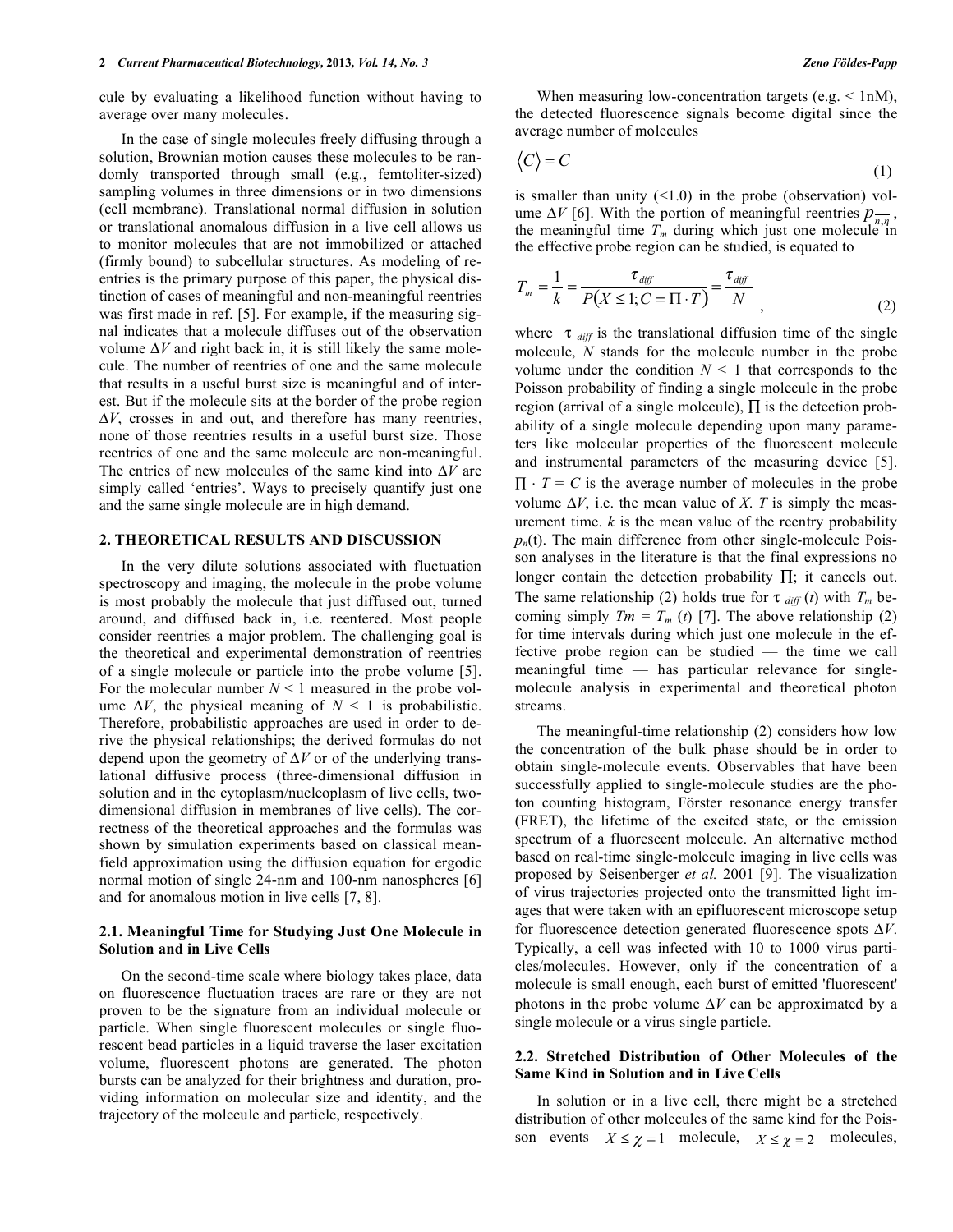$X \leq \chi = 3$  molecules, and so forth, yielding for the molecule number fluctuation of just one molecule in the observation volume  $\Delta V$ 

$$
T_m(t) = \frac{\tau_{\text{diff}}(t)}{c_m \cdot N_A \cdot \Delta V \cdot \exp\{-c_m \cdot N_A \cdot \Delta V\}}
$$
\n(3)

where  $c_m$  is the molar concentration of other molecules of the same kind in the bulk phase and  $N_A$  is Avogadro's number of  $\lceil \text{mol}^{-1} \rceil$ .

 Why should we care about these findings? The physical relationship (3) opens a clear window on the rapid advancements that are being made in cell and molecular biology. The equation (3) takes into account the concentration effects  $c_m$ of other molecules of the same kind and the size of the probe region  $\Delta V$  in single molecule spectroscopy and imaging. For example, a concentration as low as 0.1 molecule per observation volume  $\Delta V$  (*N*=0.1) may not be small enough for singlemolecule Förster resonance energy transfer (FRET) efficiency measurements of molecules diffusing through a laser spot  $\Delta V$  [10]. Exemplifying a translational diffusion time  $\tau_{diff}$  of 26 µs and a probe volume  $\Delta V$  of 0.2 femtoliter, the single-molecule observation time  $T_m$  is 0.2435 ms given by the meaningful-time relationship (2). Thus,  $N = 0.1$  is small enough for single-molecule Förster resonance energy transfer efficiency measurements of molecules with  $\tau_{diff} = 26 \mu s$ diffusing through a laser spot  $\Delta V = 0.2$ . 10<sup>-15</sup> L for the time interval of 0.2435 ms under the experimental conditions.

 The chance that the reentering molecule is not the original molecule depends upon the waiting time for the next entry of another molecule of the same kind. The probability density function is the way to describe this behavior [5].

$$
\frac{dP(\Delta t \le t)}{dt} = \frac{d}{dt} p_{>0} (\Delta t) = k = \frac{1}{T_m} \tag{4}
$$

 $T_m$  corresponds to the Markov waiting time for the next entry of a single molecule and a single particle, respectively, that is not the original one diffusing through a laser spot  $\Delta V$ : Proceeding along the 3D-trajectory of a single molecule or a single particle, we show that the occurrence of nonmeaningful reentries is much more likely than that of meaningful reentries underlying the random character of Brownian motion without systemic drift or convection [6-8]. Entries, meaningful reentries and non-meaningful reentries had different frequency, amplitude and time distributions under the different experimental conditions [6-8].

### **2.3. Estimated Errors in Measuring the Meaningful Time for Studying Just One Molecule in Solution and in Live Cells**

 Repeated measurements of a quantity always show slight variations due to the impossibility of reproducing highly accurate measurements exactly. The single-molecule observation time  $T_m$  is a function of directly measurable quantities but cannot be easily measured directly. The standard deviation of these measurements is a measure of the accuracy of the repeatability. Provided the variances var of  $\tau_{diff}(t)$ ,  $c_m$ and  $\Delta V$  are small, then

$$
\operatorname{var} T_m = \left(\frac{\partial T_m}{\partial \tau_{\text{diff}}}\right)^2 \cdot \operatorname{var} \tau_{\text{diff}} + \left(\frac{\partial T_m}{\partial c_m}\right)^2 \cdot \operatorname{var} c_m + \left(\frac{\partial T_m}{\partial \Delta V}\right)^2 \cdot \operatorname{var} \Delta V \quad . \tag{5}
$$

For  $\tau_{diff} = const$  and hence  $T_m = const$ ,

$$
\operatorname{var} T_m = \frac{1}{c_m^2 \cdot N_A^2 \cdot \Delta V^2} \cdot \operatorname{var} \tau_{\text{diff}} + \frac{\tau_{\text{diff}}^2}{c_m^4 \cdot N_A^2 \cdot \Delta V^2} \cdot \operatorname{var} c_m + \frac{\tau_{\text{diff}}^2}{c_m^2 \cdot N_A^2 \cdot \Delta V^4} \cdot \operatorname{var} \Delta V \tag{6}
$$

The standard deviation  $SD_{Tm}$  of  $T_m$  is

$$
SD_{T_m} = \sqrt{\text{var } T_m} \quad . \tag{7}
$$

 $SD<sub>Tm</sub>$  is in the same unit as  $T<sub>m</sub>$ , i.e. in seconds.

 Almost all the papers about single molecules diffusing freely in solution or in a living cell at longer observation times than in the lower millisecond range are not true single molecule data. Those experimental data are averages over many molecules and they do not tell us anything about one molecule. This appears to be the situation in single molecule biophysics without immobilization (attachment, firm binding to subcellular structures) of molecules.

 Present fluorescence fluctuation imaging and spectroscopy are not sensitive enough to decrease the bulk concentration of molecules down to the femtomolar concentration range. At femtomolar bulk concentration, it would be possible to observe an individual molecule over a second time interval or longer during which biological processes — and not conformational biophysical changes — are just starting. We were only able to go down to the lower picomolar concentration range of the dye being used [11, 12]. Of course, that also is an issue of the photophysical properties of the fluorescent probes used, but that is beyond the scope of this original research article. Right now, just one thing is really clear: there is a lot more interesting work waiting for us out there, and it is time to "get high on single molecule biophysics" [13].

#### **3. CONCLUSIONS**

 There are two different perspectives with opposite outcomes. The first outcome is that there is the concentration effect per probe  $\Delta V$  of other molecules of the same kind in the bulk phase for single-molecule spectroscopy and singlemolecule imaging [14]. The meaningful time  $T_m$  gives the measurement time for studying just one molecule in solution and in live cells as the molecule diffuses through the detection volume and subsequently reenters to transit the detection volume again. The second outcome is that it is virtually impossible to study a specific "single molecule" under such conditions because of the random movement of molecules in and out of the sampling volume  $\Delta V$  in solution, as concluded by Li *et al.* [15]. The different perspectives and outcomes have to do with the burden of evidence in single-molecule measurements and the way we are looking at the theory. All of this is explained by the theory, which is the starting point.

#### **CONFLICT OF INTEREST**

 The author confirms that this article content has no conflicts of interest.